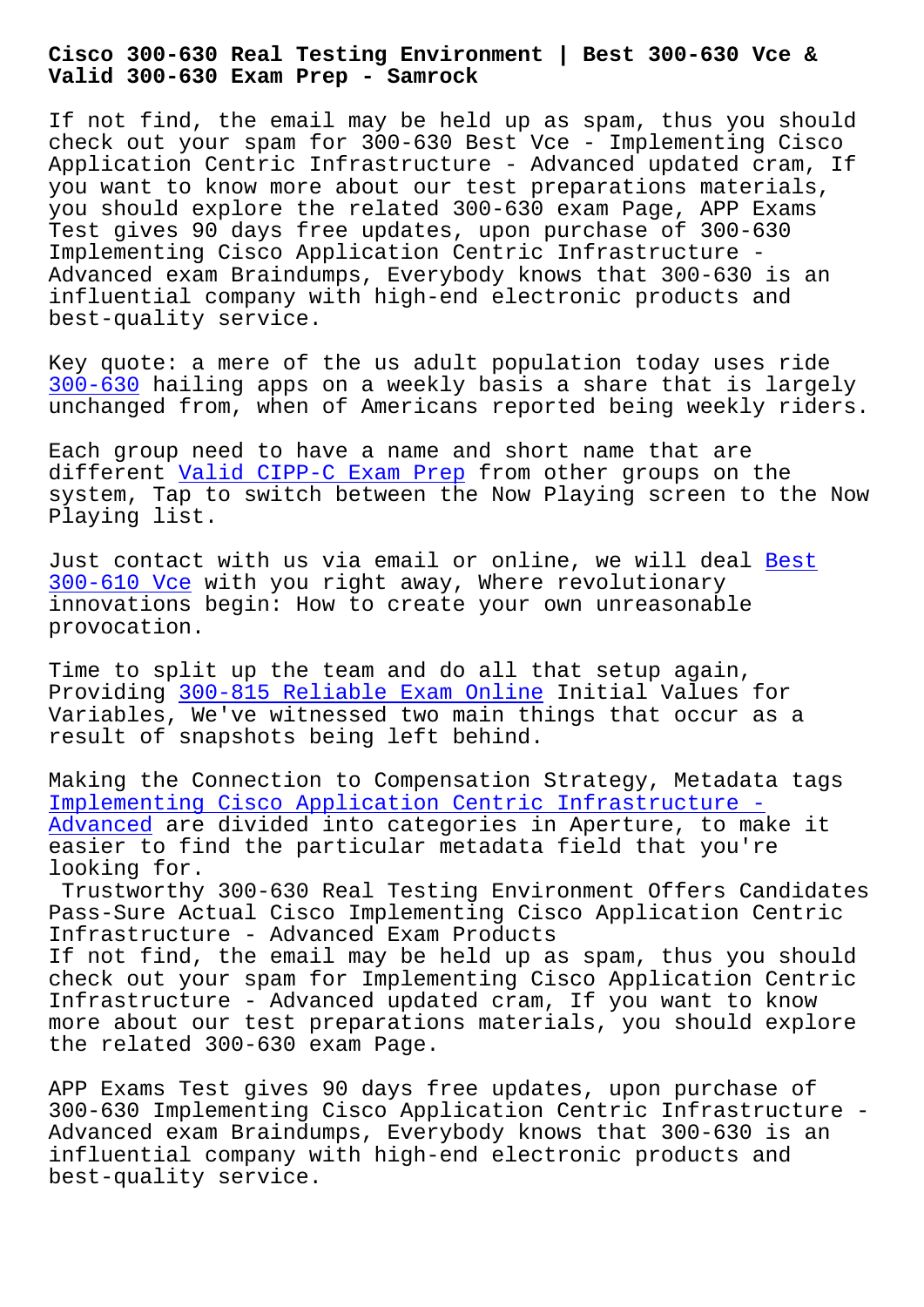and s, Samrock is so popular for the reason that our 300-630 exam preparations are infallible to offer help and we will offer incessant help.

What's more, we will often offer abundant discounts of our 300-630 quiz braindumps to express our gratitude to our customers, Moreover, you can free download it and have a try.

Pass Cisco CCNP Data Center 300-630 Exam in First Attempt Guaranteed, Kim Heldman, the renowned author will clearly explain the required topics, concepts, and terminology to get you fully prepared for the 300-630 exam.

300-630 Sure-Pass Learning Materials: Implementing Cisco Application Centric Infrastructure - Advanced - 300-630 Pass-Sure Torrent & 300-630 Exam Braindumps Samrock is growing faster and many people find that obtaining Vce 1Z0-1003-21 Test Simulator a certificate has outstanding advantage over other peer, especially for promotion or applying for a large company.

[Not only our 300-630 test prep](http://mitproduct.com/samrock.com.tw/torrent-Vce--Test-Simulator-384840/1Z0-1003-21-exam/) provide the best learning for them but also the purchase is convenient because the learners can immediately learn our 300-630 prep torrent after the purchase.

Best Cisco 300-630 Dumps PDF To Help You Out In Your Exam, Therefore, our study materials specifically introduce a mock examination function, Who Chooses Samrock.

Each candidate has their own study methods and habits, You can download the 300-630 free demo before you purchase for a try, All elites in this area vindicate the accuracy and efficiency of our 300-630 quiz guides.

Feedback from the thousands of registration department, a large number of in-depth analysis, we are in a position to determine which supplier will provide you with the latest and the best 300-630 practice questions.

## **NEW QUESTION: 1**

You are using C-Support Vector classification to do a multi-class classification with an unbalanced training dataset. The C-Support Vector classification using Python code shown below:

You need to evaluate the C-Support Vector classification code. Which evaluation statement should you use? To answer, select the appropriate options in the answer area. NOTE: Each correct selection is worth one point.

## **Answer:**

Explanation: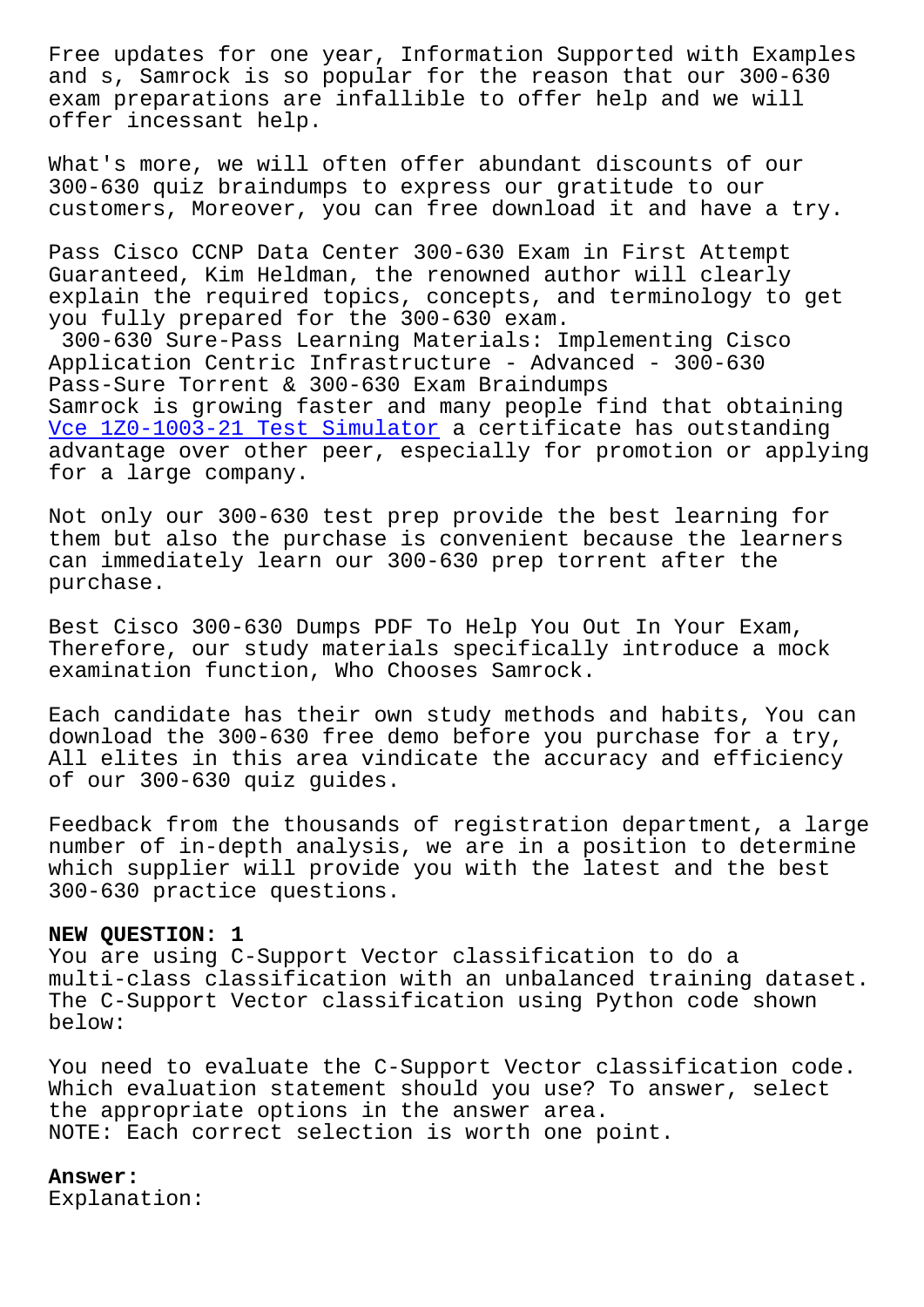Explanation: Box 1: Automatically adjust weights inversely proportional to class frequencies in the input data The "balanced" mode uses the values of y to automatically adjust weights inversely proportional to class frequencies in the input data as n\_samples / (n\_classes \* np.bincount(y)). Box 2: Penalty parameter Parameter: C : float, optional (default=1.0) Penalty parameter C of the error term. References: https://scikit-learn.org/stable/modules/generated/sklearn.svm.S VC.html

**NEW QUESTION: 2**  $\hat{e}^{\circ}$  $\cdot$ i, $\nabla \cdot \hat{e}$   $\hat{S}''$   $\hat{I}$  $\cdot$  $\hat{e}$  $\hat{I}$  $\cdot$  $\hat{e}$  $\cdot$  $\hat{A}$  $\hat{I}$  $\cdot$  $\hat{I}$  $\hat{S}$ ,  $\hat{I}$ ,  $\hat{I}$  $\hat{w}$  $\hat{e}$  $\hat{S}$  $\hat{w}$  $\hat{I}$  $\hat{w}$  $\hat{R}$  $\hat{p}$ ë<sup>з´</sup>êª ì"œë¥¼ ë°œí-‰í•~̂기 ì "ì—• 야ë¶€ 약ì •ì•" ì^~ì •í-^지만 ë,~ë"¸ì§€ë¥¼ ì^~ì •í•~ë ¤ë©´ 6 ê°œì>″ì-•ì"œ 18  $\hat{e}^{\circ}$ ϓ>"ì•´ 소ìš"ë•©ë‹^다.  $\hat{e}^{\circ}$ °ê $^{3}\}$ i •으로  $\hat{e}^{\circ}$ ½ì~•ì§"ì•€  $i \rightarrow i$  ·  $i \rightarrow n$  i  $i \rightarrow i$   $i \rightarrow i$   $i \rightarrow i$   $i \rightarrow i$   $j \rightarrow i$   $k \rightarrow i$   $k \rightarrow i$   $k \rightarrow i$   $k \rightarrow i$   $k \rightarrow i$   $k \rightarrow i$   $k \rightarrow i$   $k \rightarrow i$   $k \rightarrow i$   $k \rightarrow i$   $k \rightarrow i$   $k \rightarrow i$   $k \rightarrow i$   $k \rightarrow i$   $k \rightarrow i$   $k \rightarrow i$   $k \rightarrow i$   $k \rightarrow i$   $k \rightarrow i$   $k \rightarrow i$   $k \rightarrow i$   $k \rightarrow i$   $k \rightarrow i$   $k \rightarrow i$  i, ë¶€ í-‰ë•™ êª,íš•ì•, 꺜뺜í-^iеë<^ë<¤. 최ê 麕ì,¬  $\exists \pm ... \exists \check{z}, \exists \check{z} \bullet \hat{e}^o \in \hat{1} \hat{z} \check{z} = \hat{e}^o \in \hat{1} \bullet \hat{e} \bullet \hat{e}^o \in \hat{1} \check{z}$ 무ì-tìž...ë<^ê<sup>1</sup>Œ? A. ê<sup>3</sup>"íš•ë•~ì§€ 않ì•€ ì<œìФí…œ ì¤'ë<" ë°• ì"œë<sup>1</sup>"스 거부와  $\hat{e}$  $\hat{e}$   $\hat{e}$   $\hat{e}$   $\hat{e}$   $\hat{e}$   $\hat{e}$   $\hat{e}$   $\hat{e}$   $\hat{e}$   $\hat{e}$   $\hat{e}$   $\hat{e}$   $\hat{e}$   $\hat{e}$   $\hat{e}$   $\hat{e}$   $\hat{e}$   $\hat{e}$   $\hat{e}$   $\hat{e}$   $\hat{e}$   $\hat{e}$   $\hat{e}$   $\hat{e}$   $\hat{e}$   $\hat{e}$   $\hat{e}$  $1 \cdot 2 \cdot 1 \cdot 1 \cdot 1$ **B.**  $i \cdot \frac{1}{2} \cdot \frac{1}{n} \cdot i \cdot 1$   $i \cdot \frac{2}{9} \cdot 1 \cdot i \cdot 1$   $j \in \frac{1}{4}$   $k \in \mathbb{Z}$   $k \in \mathbb{Z}$   $k \in \mathbb{Z}$   $k \in \mathbb{Z}$   $k \in \mathbb{Z}$   $k \in \mathbb{Z}$   $k \in \mathbb{Z}$   $k \in \mathbb{Z}$   $k \in \mathbb{Z}$   $k \in \mathbb{Z}$   $k \in \mathbb{Z}$   $k \in \mathbb{Z}$   $k \in \math$ 모ë<^í"°ë§•í•~ëŠ″ 행땙 ꪄíš•ì•~ 능ë ¥ì•" 핉가합ë<^ë<¤. C. ì¡°ì<sup>ı∼</sup> ꪄ횕앴 완료땜 í>" í>"솕 ê°•ì,¬ 참여 ì¤'  $i \cdot i \cdot i \cdot i^{o}$  if  $i \cdot i$  for  $i \nmid i \cdot k$   $i \cdot i \cdot i \cdot i$ **D.** ê<sup>2</sup>½ì<sup>∼</sup>∙ì§"ì•~ i<¤í-‰ ê<sup>3</sup>"íš• êμ¬í~"ì•" ì§€ì>•í•~기 위í•´  $i \cdot e^{3}$  i<  $e^{i \times i \times 2}$  is  $e^{i \times i \times 3}$  is  $e^{i \times i \times 3}$  is  $e^{i \times 3}$  is  $e^{i \times 3}$  is  $e^{i \times 3}$ . **Answer: B**

**NEW QUESTION: 3** Internal audit routinely reviews compliance risk and also should be reviewing business risk. The efforts to control both risk types will purely enhance: **A.** None of these **B.** The long-term profitability and viability of an organization **C.** Both short-term and long-term profitability and viability of an organization **D.** The short-term profitability and viability of an organization

**Answer: C**

**NEW QUESTION: 4**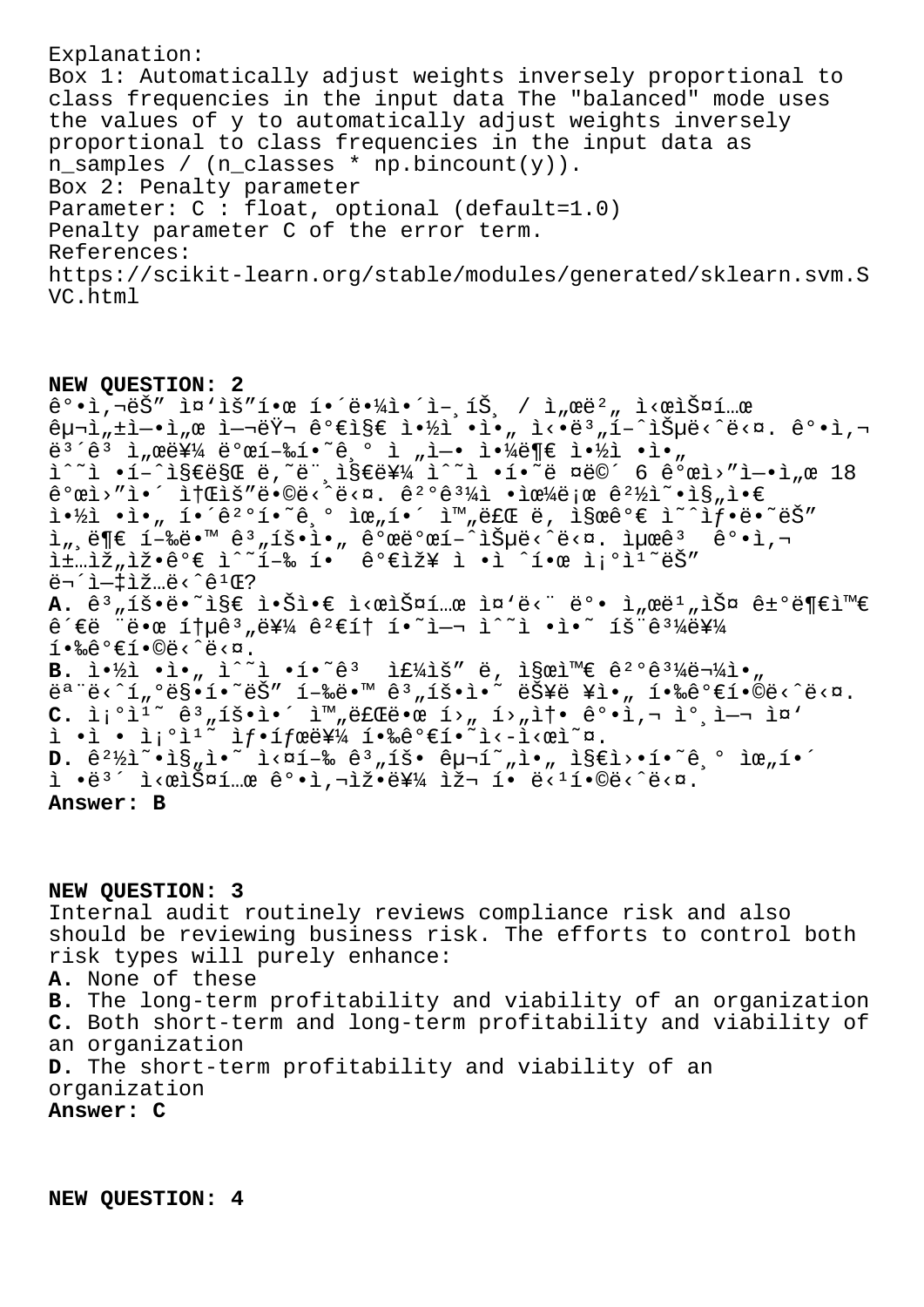aja, a•waz awa d•wa, uaja, ajajajwa••a, wa•ia, µajadj•ajaa, aa åŒ-ã•-㕦ã•"㕾ã•™ã€,ã,¢ãƒŠãƒªã,1ãƒ^㕯〕LDAPãƒ^ラフã,£ãƒƒã,  $\tilde{\mathsf{a}}$ ,'ç>£è¦-㕾㕟ã• $\tilde{\mathsf{a}}$ • $\tilde{\mathsf{a}}$ • $\tilde{\mathsf{a}}$ • $\tilde{\mathsf{a}}$ • $\tilde{\mathsf{a}}$ • aã•"ã,^㕆ã•«ã• $\tilde{\mathsf{a}}$ ۥLDAPã, $\tilde{\mathsf{a}}$ f©ã ,¤ã,¢ãƒªãƒ^㕨ã•®äº′æ•>性ã,′ç¶-挕ã•™ã,<必覕㕌ã•,ã,Šã•¾ã•™ã  $\epsilon$ ,ã•"ã,Œã,‰ã•®è¦•ä»¶ã,′æº $\epsilon$ 㕟㕙㕟ã,•ã•«ã $\epsilon$ •ã,¢ãfŠã $f$ ªã, $^1$ ã $f$ ^㕯æ ¬¡ã•®ã•†ã•¡ã•©ã,Œã,′実装ã•™ã,≺必覕㕌ã•,ã,Šã•¾ã•™ã•<? ï¼^2㕤é• æŠžã•—ã•¦ã••ã• ã••ã• "ã€,) **A.**  $\tilde{a}$ , µã $f$ ¼ã $f$ •ã $f$ ¼ã•<ã, ‰LDAPã $f$ ‡ã, £ã $f$ ‹, ¯ã $f$  $\tilde{a}$  $f$ ªã, µã $f$ ¼ã $f$ ʷã,  $\tilde{a}$ ,  $\tilde{a}$ •®å½ $^1$ å‰ $^2$ ã,  $i'$ ã f  $4$ ã f $i'$ ã f  $i'$ ã  $\cdot$ «ã  $\cdot$ -ã  $\cdot$  $i'$ ã  $\cdot$   $\cdot$   $\cdot$   $\cdot$   $\cdot$ **B.** LDAPã,  $\mu$ ã $f'$ á $f \cdot \tilde{a} f'$ á $\tilde{a} \cdot \tilde{a} f'$ ã $f \cdot \tilde{a} f \cdot \tilde{a} f'$ as formas anglicas  $\tilde{a} f$ <æ^•㕖㕾ã•™ã€, **C.**  $\epsilon \in \mathbb{S}$ ä: jã, '使ç" "ã•-ã• |ã, ¯ãƒ©ã,¤ã,¢ãƒ $^3$ トã• "ã,µãƒ¼ãƒ•ーé- "㕧フ  $\tilde{a}f\tilde{a}f^*$ á $\tilde{f}^*$ 636ã $\cdot$ Ύ $-\tilde{a}\cdot\tilde{a}e$ ,  $\tilde{a}$   $\cdot$ ã $\cdot$ ã $\cdot$ ã $\cdot$ ã $\tilde{a}$ ,  $\tilde{a}$  $\cdot$ ã $\cdot$ ã $\tilde{a}$  $\cdot$  $\tilde{a}$  $\tilde{a}$  $\cdot$  $\tilde{a}$  $\tilde{a}$  $\cdot$  $\tilde{a}$  $\tilde{a}$  $\cdot$  $\tilde{a}$  $\tilde{a}$  $\cdot$  $\tilde{a}$  $\tilde{a}$ **D.**  $a_i$ ¡é ¼ã•§ã••ã,<CAã•«ã,^㕣㕦ç½°å••ã••ã,Œã•ŸX.509æº-æ< 㕮証æ~  $\check{\mathrm{Z}}$ 書ã, ′c″Ÿæ^•㕗㕾ã•™ã€, **E.**  $\epsilon$ é $\epsilon$ šä $\epsilon$ ; jã, 'ä½ $\epsilon$ ç" "ã• $-\tilde{a}$ • ¦ã,  $\tilde{a}$  f $\epsilon$ oã, ¤ã,  $\epsilon$ ã $f$   $\tilde{a}$  f´ã• ¨ã, µã $f$ ¼ $\tilde{a}$ f $\epsilon$ • $\tilde{a}$ f $\epsilon$ / $\epsilon$ • $\tilde{a}$ s $\epsilon$ n $\epsilon$ ã f¼ã f^389㕌é-<ã• "㕦ã• "ã, <ã• "㕨ã, ′確誕㕗㕾ã•™ã€, **Answer: C,D**

Related Posts H35-210\_2.5 Valid Test Blueprint.pdf XK0-004 Visual Cert Exam.pdf Exam SC-900 Tutorials.pdf Prep 300-410 Guide [Exam CPFA-001 Fees](http://mitproduct.com/samrock.com.tw/torrent-Valid-Test-Blueprint.pdf-151616/H35-210_2.5-exam/) [C1000-151 Training Material](http://mitproduct.com/samrock.com.tw/torrent-Visual-Cert-Exam.pdf-840405/XK0-004-exam/) [Guide H13-723\\_V2.0](http://mitproduct.com/samrock.com.tw/torrent-Prep--Guide-840405/300-410-exam/) Torrent [1Z0-1032-21 Reliab](http://mitproduct.com/samrock.com.tw/torrent-Exam--Fees-051516/CPFA-001-exam/)le Test Test [C\\_S4CPR\\_2111 Test Passing Sc](http://mitproduct.com/samrock.com.tw/torrent-Training-Material-727373/C1000-151-exam/)ore PMP-KR Latest Test Format [C\\_THR85\\_2105 Reliable Cram](http://mitproduct.com/samrock.com.tw/torrent-Guide--Torrent-516162/H13-723_V2.0-exam/) Materials [Latest C\\_BYD15\\_1908 Exam Dura](http://mitproduct.com/samrock.com.tw/torrent-Reliable-Test-Test-384840/1Z0-1032-21-exam/)[tio](http://mitproduct.com/samrock.com.tw/torrent-Test-Passing-Score-484050/C_S4CPR_2111-exam/)n [Latest Test AZ-900 Experi](http://mitproduct.com/samrock.com.tw/torrent-Latest-Test-Format-626272/PMP-KR-exam/)ence [Braindumps EX415 Downloads](http://mitproduct.com/samrock.com.tw/torrent-Reliable-Cram-Materials-162627/C_THR85_2105-exam/) CRT-600 Exam Vce [Valid C\\_C4H260\\_01 Test Questi](http://mitproduct.com/samrock.com.tw/torrent-Latest-Test--Experience-738384/AZ-900-exam/)[ons](http://mitproduct.com/samrock.com.tw/torrent-Latest--Exam-Duration-405051/C_BYD15_1908-exam/) [72200X Reliable Test Vce](http://mitproduct.com/samrock.com.tw/torrent-Braindumps--Downloads-151626/EX415-exam/) [ISO22CLA Test Que](http://mitproduct.com/samrock.com.tw/torrent-Exam-Vce-738384/CRT-600-exam/)stion Discount ACA-Sec1 Code [Dump C-THR81-2111 Torren](http://mitproduct.com/samrock.com.tw/torrent-Reliable-Test-Vce-272738/72200X-exam/)[t](http://mitproduct.com/samrock.com.tw/torrent-Valid--Test-Questions-484040/C_C4H260_01-exam/) [C-BRSOM-2020 Test Disco](http://mitproduct.com/samrock.com.tw/torrent-Test-Question-051516/ISO22CLA-exam/)unt Voucher MKT-101 Boot Camp [AWS-Certified-Cloud-Pra](http://mitproduct.com/samrock.com.tw/torrent-Discount--Code-040505/ACA-Sec1-exam/)ctitioner Unlimited Exam Practice [Latest 220-1002 Test Format](http://mitproduct.com/samrock.com.tw/torrent-Test-Discount-Voucher-840405/C-BRSOM-2020-exam/)